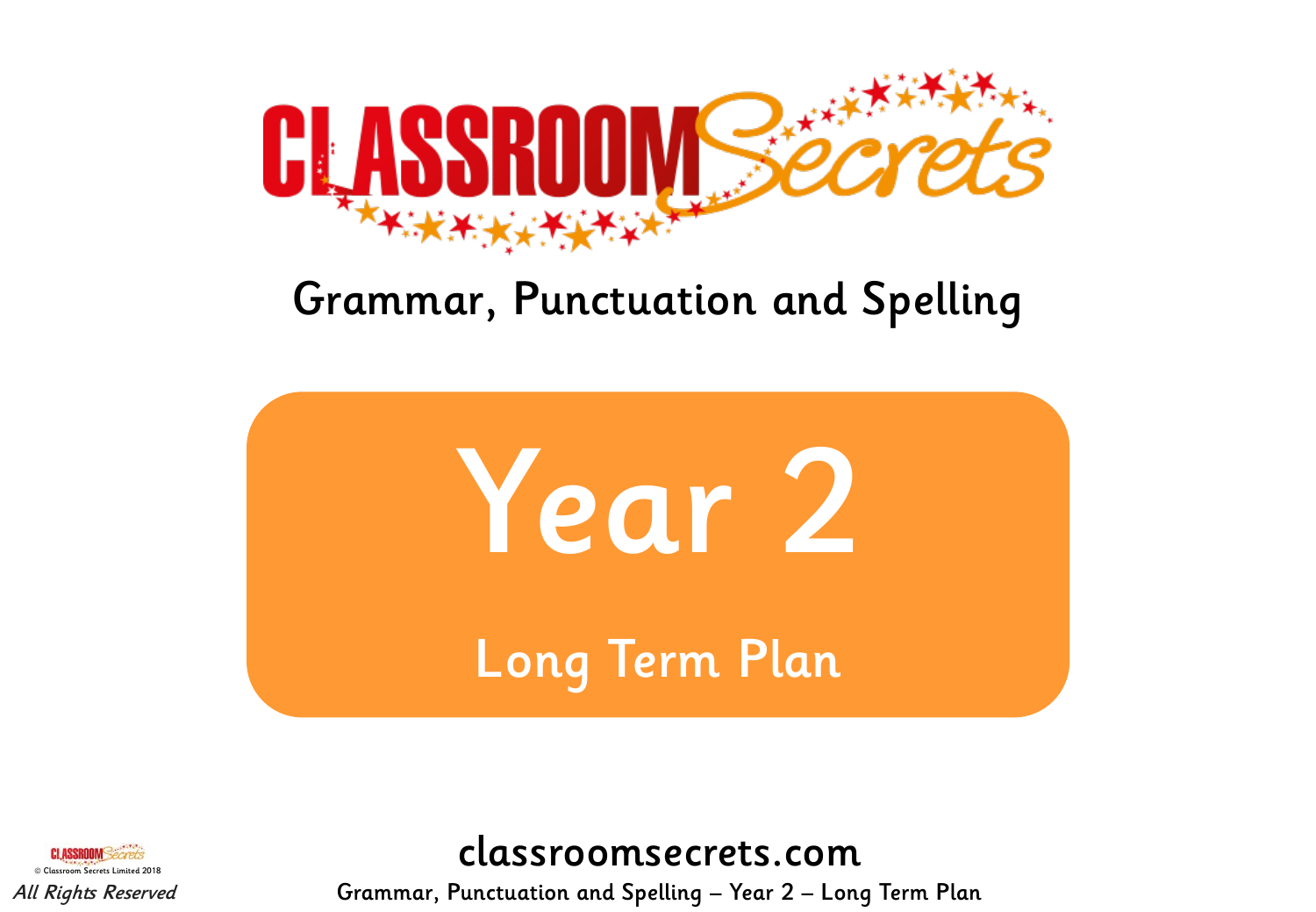Yearly Overview for Year 2

|        | Week 1                                | Week 2 | Week 3                       | Week 4                            | Week 5                      | Week 6          | Week 7                              | Week 8                            |  | Week 9   Week 10   Week 11   Week 12 |               |             |
|--------|---------------------------------------|--------|------------------------------|-----------------------------------|-----------------------------|-----------------|-------------------------------------|-----------------------------------|--|--------------------------------------|---------------|-------------|
| Autumn | 1. Ready to Write                     |        |                              | Commas<br>$\overline{\mathbf{N}}$ | 3. Word<br><b>Classes 1</b> | 4. Conjunctions |                                     |                                   |  | 5. Sentence<br>Types 1               |               | Assessments |
| Spring | 1. Word<br><b>Classes 2</b>           |        |                              | 2. Apostrophes                    |                             |                 | 3. Sentence<br>4. Tenses<br>Types 2 |                                   |  |                                      | Suffixes<br>ம | Assessments |
| Summer | $\boldsymbol{\mathsf{N}}$<br>Suffixes |        | <b>Assessments</b><br>(SATs) |                                   |                             |                 |                                     | 2. Consolidation<br>(Key Stage 1) |  |                                      | Assessments   |             |



# classroomsecrets.com

Grammar, Punctuation and Spelling – Year 2 – Yearly Overview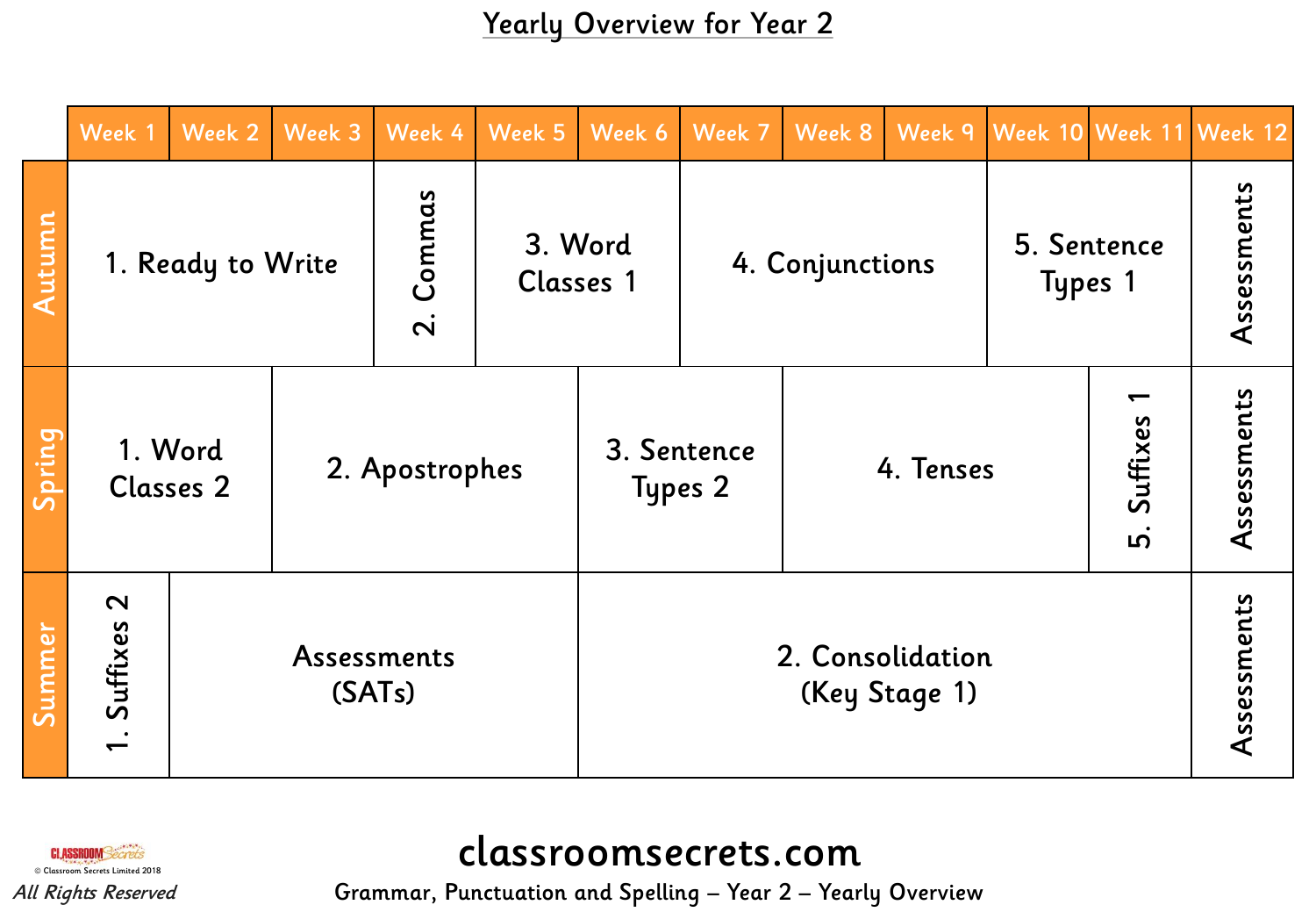#### Teaching Information

This scheme of work has been designed to be used in conjunction with your English writing curriculum. We recommend spreading the small steps out over the number of weeks suggested on the yearly overview. It is important to develop and build pupils' grammar, punctuation and spelling knowledge alongside reading and writing as this is the foundation of the English language. Understanding these elements of the English language enables pupils to not only enjoy English as a subject in its own right, but also to access the rest of the subjects within the whole curriculum.

Each block will develop English language fluency as well as application and reasoning to allow children to use these skills across all subject areas. We have provided some notes and guidance for each small step which breaks down the expectations for each pupil, as well as focused questions to help support your teaching.

Every step within each block has corresponding resources available on our website. These resources include a Teaching PowerPoint, Varied Fluency questions, and Application and Reasoning questions. The resources for each first step in every block are available to download for free.



classroomsecrets.com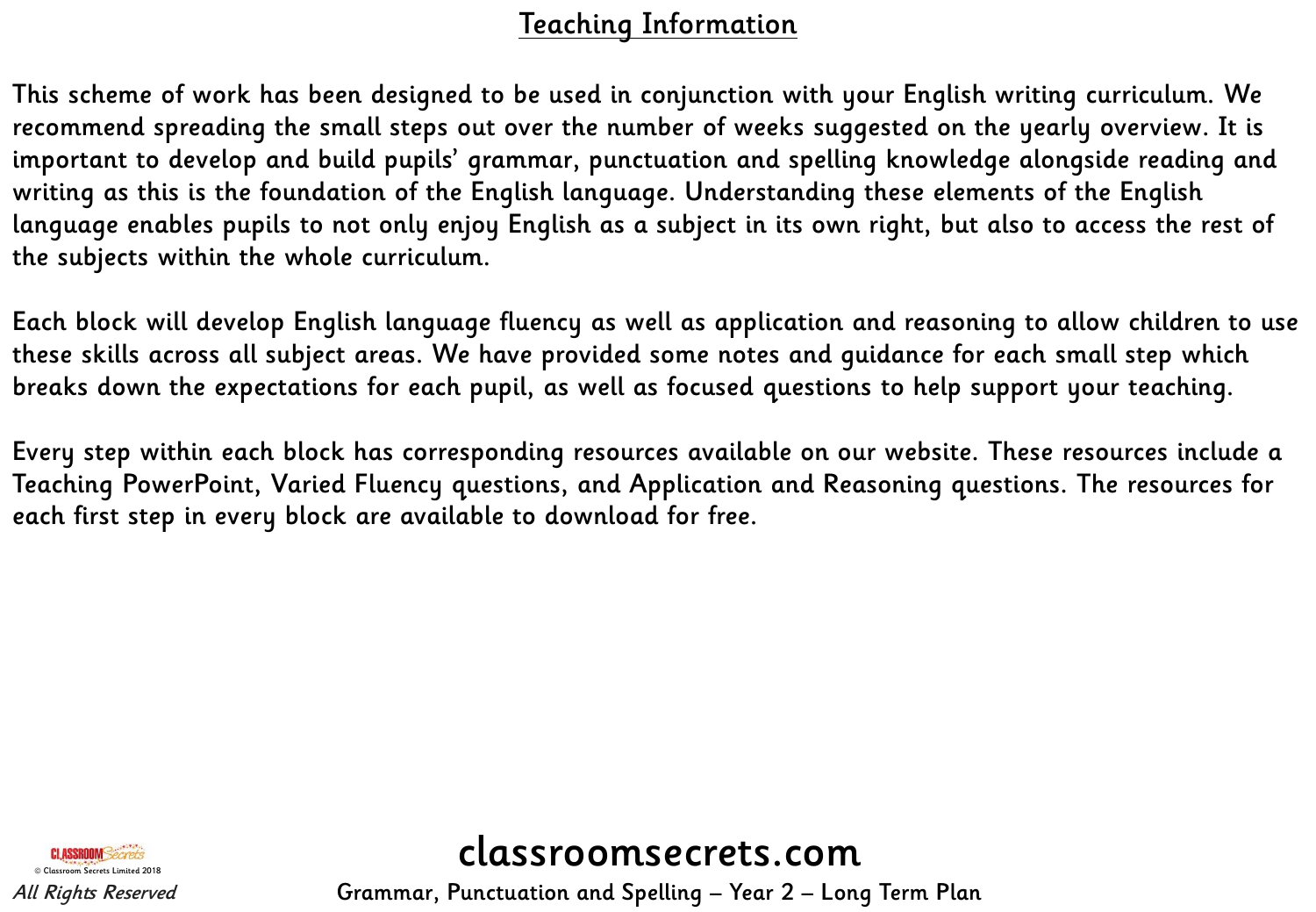#### Year 2 – Long Term Plan – Autumn

| Week 1                                                                                                                                                                                                                                                                                                                                                                                                                                                                                                                                                                   | Week 2 | Week 3 | Week 4                                                                                                                                                                                                                                                                                                    | Week 5                                                                                                                                                                                                 | Week 6                                        | Week 7                                 | Week 8                                                                                              | Week 9 |                                                                                                                                                                                                                                                                            | Week 10 Week 11                              | Week 12     |
|--------------------------------------------------------------------------------------------------------------------------------------------------------------------------------------------------------------------------------------------------------------------------------------------------------------------------------------------------------------------------------------------------------------------------------------------------------------------------------------------------------------------------------------------------------------------------|--------|--------|-----------------------------------------------------------------------------------------------------------------------------------------------------------------------------------------------------------------------------------------------------------------------------------------------------------|--------------------------------------------------------------------------------------------------------------------------------------------------------------------------------------------------------|-----------------------------------------------|----------------------------------------|-----------------------------------------------------------------------------------------------------|--------|----------------------------------------------------------------------------------------------------------------------------------------------------------------------------------------------------------------------------------------------------------------------------|----------------------------------------------|-------------|
| 1. Ready to Write<br>(1G5.1) Using a capital letter<br>for names of people, places,<br>the days of the week, and the<br>personal pronoun 'I'<br>(1G5.1) Capital letters for<br>names and for the personal<br>pronoun I<br>Learning how to use both<br>familiar and new punctuation<br>correctly (see English appendix<br>2) including:<br>· (2G5.2) full stops<br>. (2G5.1) capital letters<br>• (2G5.4) exclamation marks<br>. (2G5.3) question marks<br>(1G3.1) How words can<br>combine to make sentences<br>(1G3.3) Joining words and<br>joining clauses using 'and' |        |        | 2. Commas<br>(2G5.5)<br>Learning<br>how to use<br>both familiar<br>and new<br>punctuation<br>correctly (see<br><b>English</b><br>appendix 2)<br>including:<br>commas for<br>lists<br>(2G5.5)<br><b>Commas to</b><br>separate<br>items in a list<br>Terminology<br>for pupils:<br>$\cdot$ (2G5.5)<br>comma | 3. Word<br>Classes 1<br>(2G3.2) Learn how<br>to use expanded<br>noun phrases to<br>[for example, the<br>flour, the man in<br>the moon]<br>Terminology for<br>pupils:<br>$\cdot$ (2G3.2) noun<br>phrase | describe and specify<br>blue butterfly, plain | 4. Conjunctions<br>or <i>because</i> ) | (2G3.3) Co-ordination<br>(using or, and, or but)<br>(2G3.4) Subordination<br>(using when, if, that, |        | 5. Sentence<br>Types 1<br>(2G2.2) How the<br>grammatical<br>patterns in a<br>sentence indicate<br>its function as a<br>question<br>(2G2.3) How the<br>grammatical<br>patterns in a<br>sentence indicate<br>its function as a<br>command<br>Terminology for<br>pupils:<br>d | · (2G2.2) question<br>$\cdot$ (2G2.3) comman | Assessments |

© Classroom Secrets Limited 2018 All Rights Reserved

Autumn

### classroomsecrets.com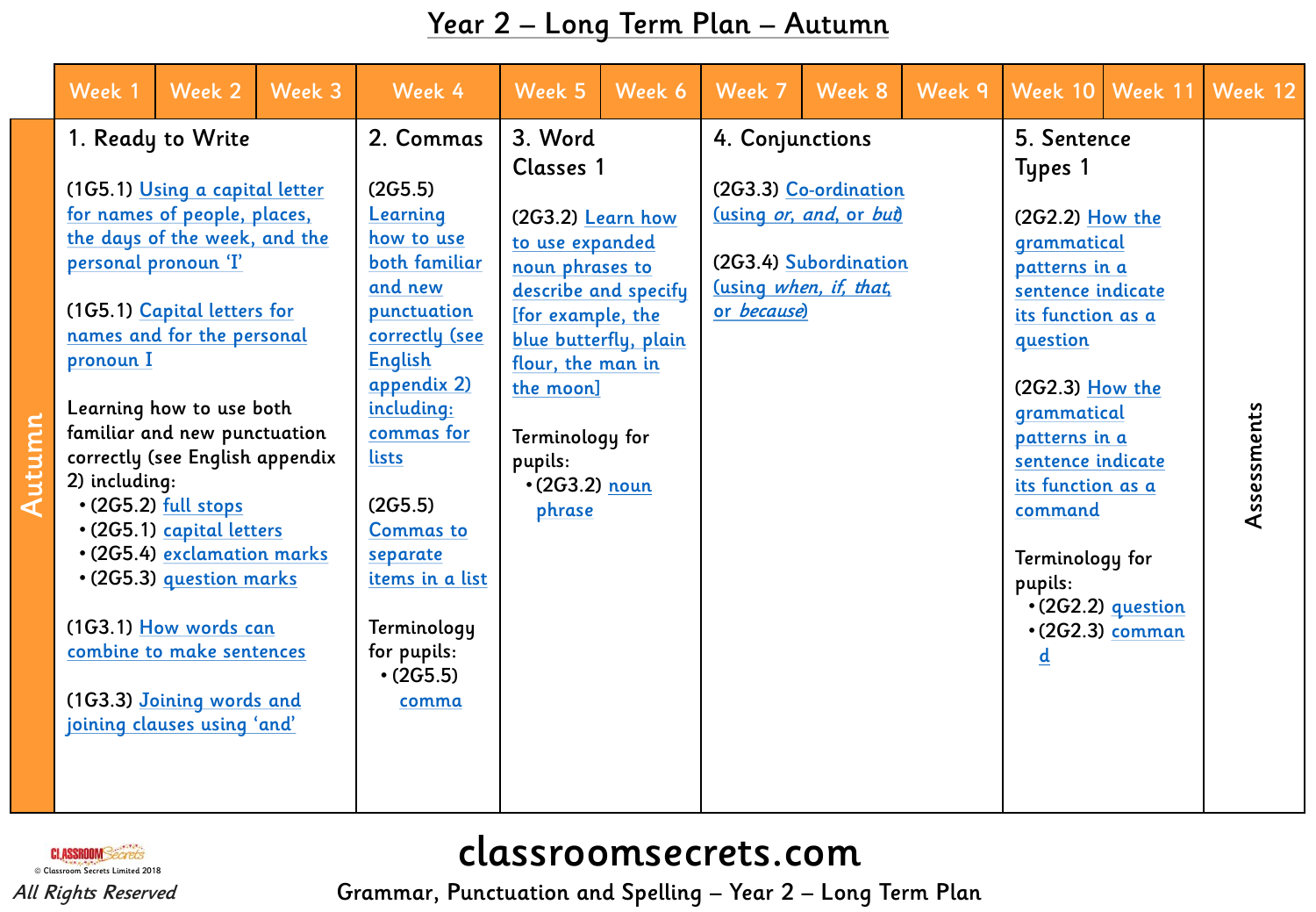#### Year 2 – Long Term Plan – Spring

|        | Week 1                                                                                                                                                                                                                                                                                                                                                                                                                  | Week 2 | Week 3 | Week 4                                                                                                                                                                                                                                                                                                                       | Week 5 | Week 6                           | Week 7                                                                                                                                                                                                                                                                     | Week 8 | Week 9                                                                                                                                                                                                                                                                                                                                                                                                                                        | Week 10     | Week 11 | Week 12 |
|--------|-------------------------------------------------------------------------------------------------------------------------------------------------------------------------------------------------------------------------------------------------------------------------------------------------------------------------------------------------------------------------------------------------------------------------|--------|--------|------------------------------------------------------------------------------------------------------------------------------------------------------------------------------------------------------------------------------------------------------------------------------------------------------------------------------|--------|----------------------------------|----------------------------------------------------------------------------------------------------------------------------------------------------------------------------------------------------------------------------------------------------------------------------|--------|-----------------------------------------------------------------------------------------------------------------------------------------------------------------------------------------------------------------------------------------------------------------------------------------------------------------------------------------------------------------------------------------------------------------------------------------------|-------------|---------|---------|
| Spring | 1. Word<br>2. Apostrophes<br>Classes 2<br>(2G5.8) Apostrophes to mark<br>where letters are missing in<br>$(2G1.6)$ Use of $-ly$<br>spelling and to mark singular<br>in Standard English<br>possession in nouns [for<br>to turn adjectives<br>example, the girl's name]<br>into adverbs<br>Terminology for pupils:<br>Terminology for<br>• (2G5.8) apostrophe<br>pupils:<br>$\cdot$ (1G5.1) letter<br>$\cdot$ (1G6) word |        |        | 3. Sentence<br>Types 2<br>(2G2.4) How the<br>grammatical<br>patterns in a<br>sentence indicate<br>its function as a<br>exclamation<br>(2G2.1) How the<br>grammatical<br>patterns in a<br>sentence indicate<br>its function as a<br>statement<br>Terminology for<br>pupils:<br>(2G2.1)<br>statement<br>(2G2.4)<br>exclamation |        | 4. Tenses<br>writing<br>present) | (2G4.2) Learn how to use the<br>present and past tenses<br>correctly and consistently<br>including the progressive form<br>(2G4.2) Correct choice and<br>consistent use of present tense<br>and past tense throughout<br>Terminology for pupils:<br>· (2G4.2) tense (past, |        | 5. Suffixes 1<br>(2G6.3) Formati<br>on of nouns<br>using suffixes<br>such as -ness, -<br>er and by<br>compounding<br>[for example,<br>whiteboard,<br>superman]<br>(2G6.3) Formati<br>on of adjectives<br>using suffixes<br>such as $-ful$ , $-$<br>less (A fuller list<br>of suffixes can<br>be found in the<br>year 2 spelling<br>section in<br><b>English</b><br><b>Appendix 1)</b><br>Terminology for<br>pupils:<br>$\cdot$ (2G6.3) suffix | Assessments |         |         |



### classroomsecrets.com